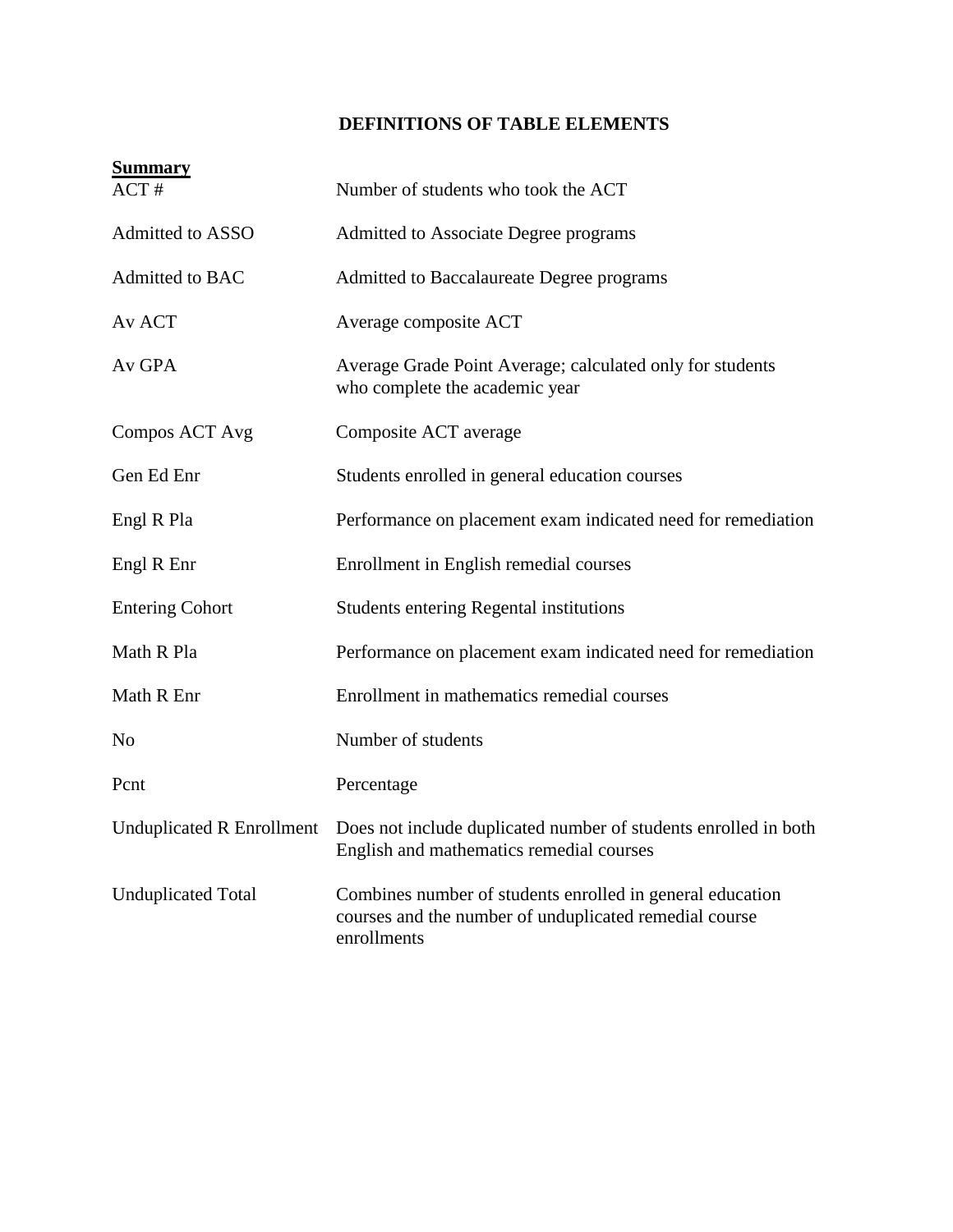| <b>Placement by Institution</b> |                                                                                                                                |
|---------------------------------|--------------------------------------------------------------------------------------------------------------------------------|
| <b>ACT No</b>                   | Number of students who took the ACT                                                                                            |
| Avg ACT Comp                    | Average of all ACT composite scores                                                                                            |
| <b>BHSU</b>                     | <b>Black Hills State University</b>                                                                                            |
| <b>Both Remedial</b>            | Includes students enrolled in both English and Mathematics<br>remedial courses                                                 |
| <b>CBAP</b>                     | College Board Advanced Placement credit awarded based<br>on qualifying test scores                                             |
| <b>DSU</b>                      | Dakota State University                                                                                                        |
| <b>NSU</b>                      | Northern State University                                                                                                      |
| Percent                         | Percentage is calculated using the unduplicated remedial or<br>the unduplicated total                                          |
| <b>Remedial Placement</b>       | Performance on placement exam indicated need for remediation                                                                   |
| <b>Remedial Enrollment</b>      | Enrolled in a remedial level (non-general education) course                                                                    |
| <b>SDMT</b>                     | South Dakota School of Mines & Technology                                                                                      |
| <b>SDSU</b>                     | South Dakota State University                                                                                                  |
| Stu No                          | Number of students                                                                                                             |
| System                          | Includes all six Regental institutions                                                                                         |
| <b>Undup Remedial</b>           | Does not include duplicated number of students enrolled in<br>both English and Mathematics remedial courses                    |
| <b>Undup Total</b>              | Combines number of students enrolled in Degree Credit<br>courses and the number of unduplicated remedial course<br>enrollments |
| <b>USD</b>                      | University of South Dakota                                                                                                     |
|                                 |                                                                                                                                |